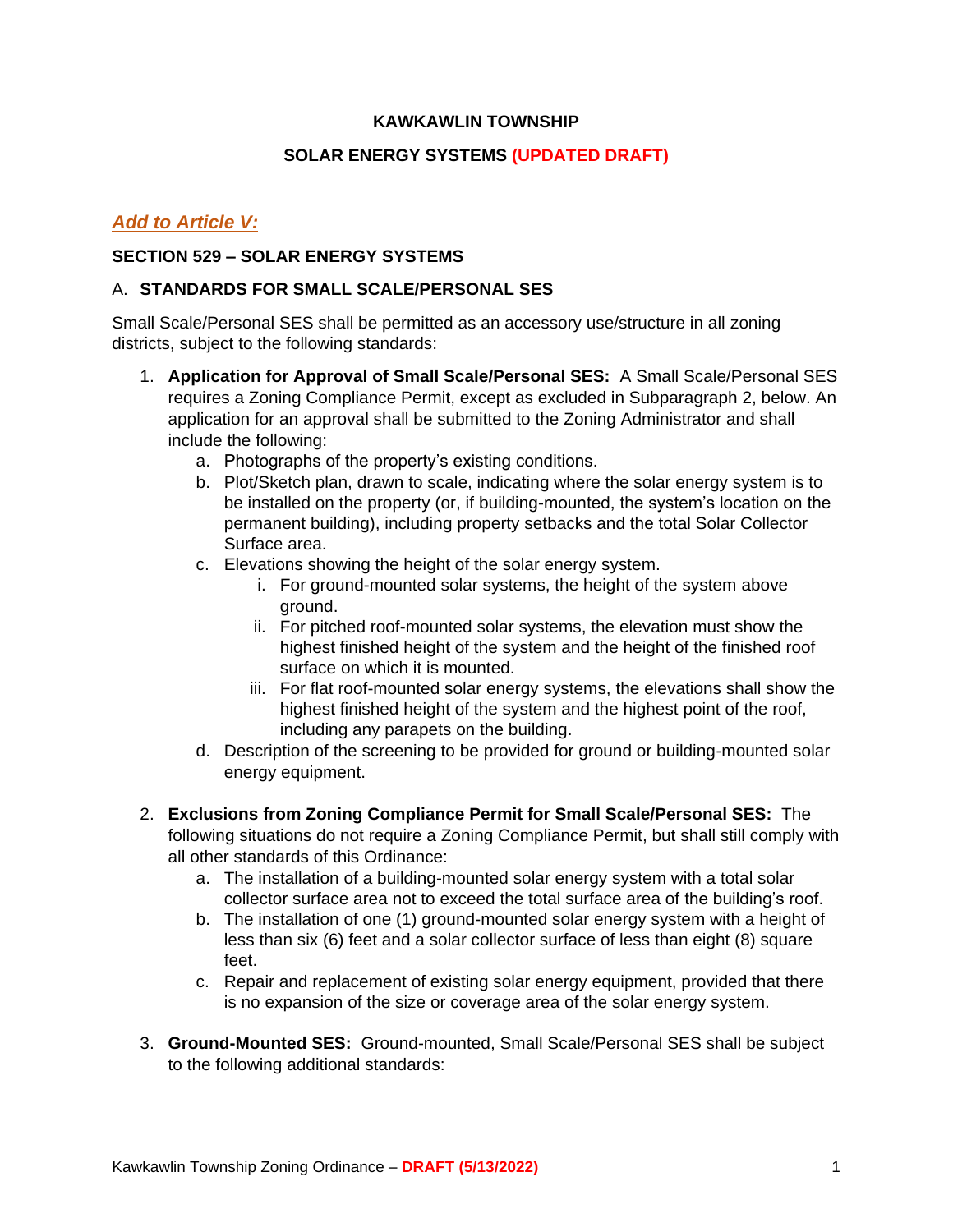- a. Setbacks: In all Zoning Districts, ground-mounted solar energy systems shall be located only in the rear or side yard and shall be located at least ten (10) feet from any property line.
- b. Height: Ground-mounted solar energy systems shall not exceed fourteen (14) feet in height, measured from the existing natural grade at the base of such equipment to the highest point of the system.
- c. Attachment: Solar energy systems shall be permanently and safely attached to the ground. Proof of the safety and reliability of the means of such attachment, in the form of certification by a professional engineer or other qualified people, shall be submitted with the application.
- d. Installation and Maintenance: Solar energy systems shall be installed, maintained, and used only in accordance with the manufacturer's directions. A copy of such directions shall be submitted with the site plan application.
- e. Solar Glare: The solar energy system shall not cause solar glare when viewed from any other property or a public or private road.
- f. Compliance with Additional Codes: Solar energy systems, and the installation and use thereof, shall comply with the construction codes of this state and other applicable Township and State laws. Installation of a solar energy system shall not commence until all required permits have been issued.
- 4. **Building-Mounted SES**: Building-mounted, Small Scale/Personal SES shall be subject to the Standards for all Building-Mounted SES, contained below, in addition to the standards contained within this Section.
- 5. **Ancillary Solar Equipment**: Where feasible, ancillary solar equipment shall be located inside of a building or be screened from public view. All ancillary solar equipment such as, but not limited to, water tanks, supports, batteries, and plumbing shall be screened to the maximum extent possible without compromising the effectiveness of the solar collectors. When solar storage batteries are included as part of the solar collector system, they must be placed in a secure container or enclosure meeting the requirements of the construction codes of this state, and when no longer in use, shall be disposed of within six months of non-use in accordance with applicable laws and regulations.
- 6. **Waiver**. Planning Commission may waive any or all of the above standards upon review of a special land use application by finding that all the following conditions apply.
	- a. The proposed use will not impact the productive use of adjacent properties.
	- b. Site access and traffic can be accommodated on the roadway system.
	- c. The use will not destroy potential future use for agriculture.

# **B. STANDARDS FOR UTILITY-SCALE/SOLAR FARM SES (SES)**

Utility-Scale/Solar Farm SES shall be permitted as a Special Land Use in the A-R – Agricultural/Rural Residential District, C-2 – Highway Commercial District, R-1 – Single-Family Residential, R-1a – Single-Family Residential, R-2 – Single & Two Family Residential, R-3 – Multiple Family Residential, R-4 – Manufactured Home Park, and I-1 – Light Industrial District, pursuant to Article V as to Special Land Use approvals and the following requirements.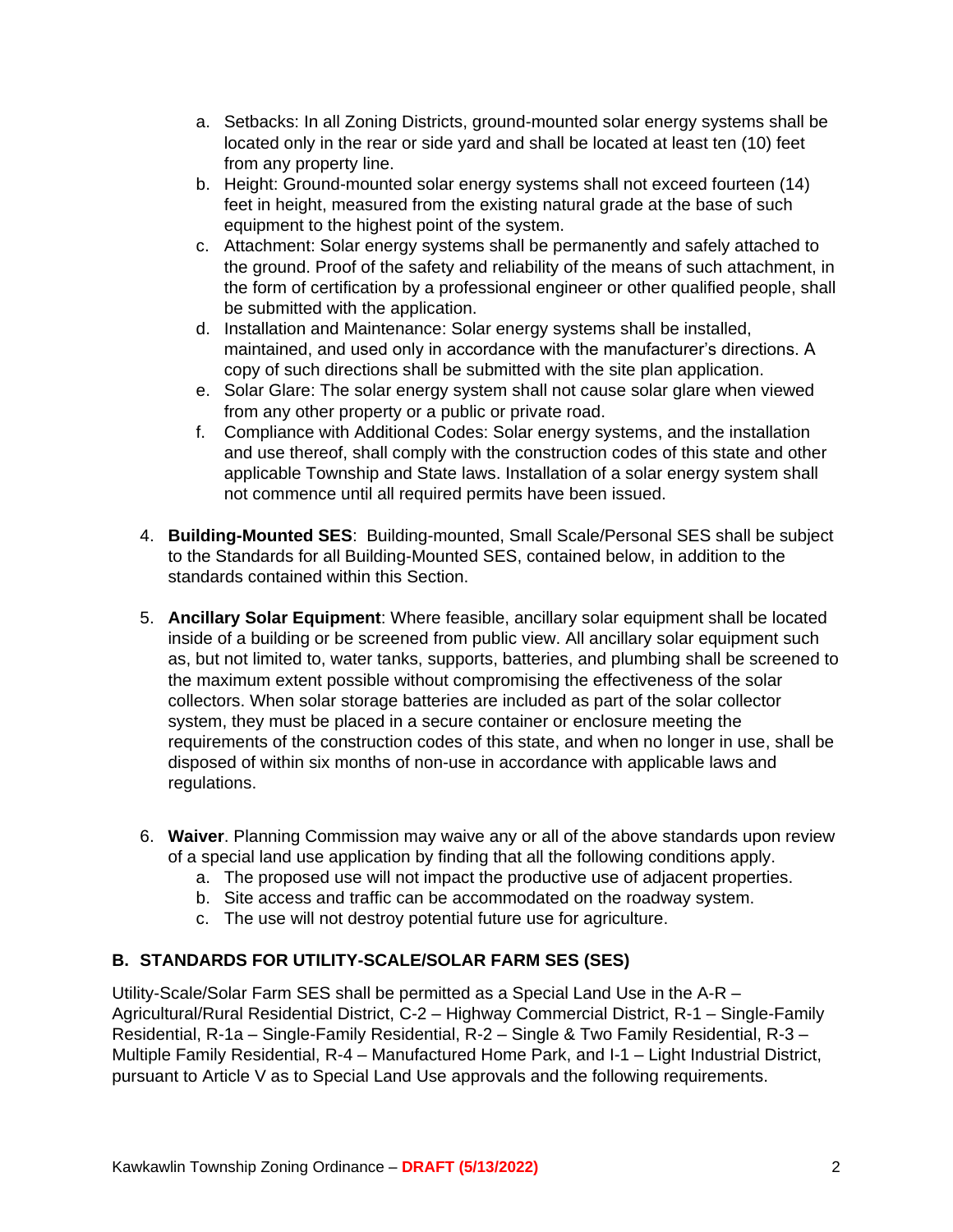## 1. **SPECIAL LAND USE REQUIREMENTS.**

- a. **Applicant Identification**. Applicant name and address in full, a statement that the Applicant is the owner involved or is acting on the owner's behalf, the address of the property involved in the application (substitution may include a legal description or parcel identifications number(s)), and any additional contact information. Each application for a SES shall also be dated to indicate the date the application is submitted to Kawkawlin Township.
- b. **Fee**. An applicant shall remit an application fee, and an escrow deposit, in the amount specified by Township policy. This schedule shall be based on the cost of the application review and may be adjusted from time to time. If a professional review of plans is required, then such costs shall be paid from the escrow deposit.
- c. **Escrow for Permitting Costs:** An escrow account in the form of a cash deposit of not less than \$2,000, or such other amount estimated by the Township Board, shall be set up when the Applicant applies for a Special Use Permit. The deposit shall be sufficient to cover all reasonable costs and expenses associated with the special land use zoning review and approval process, which costs can include, but are not limited to, fees of Township consultants and other third-party professionals such as an Attorney, Community Planner, and Professional Engineer, as well as any reports or studies which the Township anticipates it may have done related to the zoning review process for the particular application. Such escrow amount shall include regularly established fees. At any point during the zoning review process, the Township may require that the Applicant place additional monies into the Township escrow should the existing escrow amount filed by the Applicant prove insufficient. If the escrow account needs replenishing and the Applicant refuses to do so within fourteen (14) days after receiving notice, the zoning review and approval process shall cease until and unless the Applicant makes the required escrow deposit. Any escrow amounts which are in excess of actual costs shall be returned to the Applicant within ninety (90) days of permitting process completion. An itemized billing of all expenses shall be provided to the Applicant. The Township may hire qualified professionals for each and any of the technical fields associated with the Special Use Permit, such as, but not limited to, electrical, environment, economics, wildlife, health, and land-use.)
- d. **Reasonable Conditions**. In addition to the requirements of this Section, the Planning Commission may impose additional reasonable conditions on the approval of any SES as a special land use.
- e. **Inspections**. The Township shall have the right upon issuing any SES facility special use permit to inspect the premises on which the SES equipment is located at any reasonable time. The Township may hire a consultant to assist with any such inspections at a reasonable cost to be charged to the operator of the SES.
- f. **Project Description**. A general description of the proposed project, including a legal description of the property or properties on which the project would be located and an anticipated construction schedule.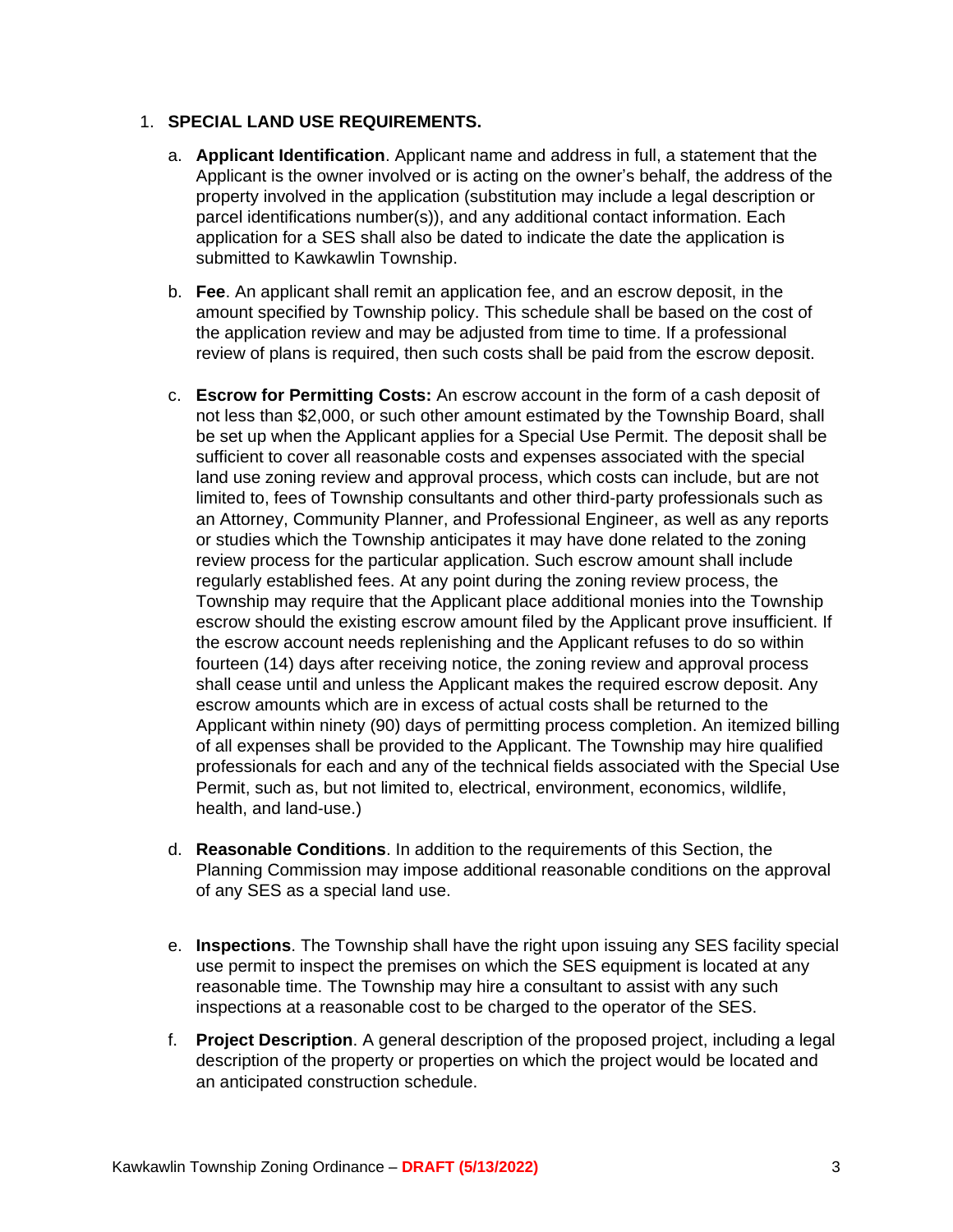- g. **Project Design**. A description and drawing of the proposed technology to include the type of solar panel and system, fixed mounted versus solar tracking, number of panels, and angles of orientation.
- h. **Procedure.** The Planning Commission review of a Special Land Use Permit application for a SES is a two-step process. The first step is the public hearing and decision by the Planning Commission, per the procedures for review in Section 500. The second step, which may occur at a separate meeting for a SES, is the site plan review process by the Planning Commission as described in Section 800. A decision on the Special Land Use Permit application by the Planning Commission is inclusive of all proposed SES, underground electrical lines, sub-station(s), junction boxes, laydown yard(s), and any operations/maintenance building(s).
- i. **Insurance.** Proof of the Applicant's public liability insurance with at least \$2,000,000.00 per occurrence to cover the SES, the Township, and the landowner.
- j. **Certification.** Certifications that the Applicant has complied or will comply with all applicable county, state, and federal laws, regulations, and ordinances, including compliance with the Farmland and Open Space Preservation Program (Part 361 of the Natural Resources and Environmental Protection Act, Public Act 451 of 1994 as amended, more commonly known as PA 116).
- k. **Manufacturers' Material Safety Data Sheet(s).** Documentation shall include the type and quantity of all materials used in the operation of all equipment.
- l. **Safety Manual.** The Applicant must provide an unredacted copy of the manufacturer's safety manual for all proposed SES equipment without distribution restraints, at the time of application for special land use approval, to be kept at the Township Hall and other locations deemed necessary by the Planning Commission or local first responders upon approval of the proposed SES. The Manual should include standard details for an industrial site such as materials, chemicals, fire, access, safe distances during SES failure, processes in emergencies, etc.
- m. **Visual Simulations.** Photo exhibits visualizing the proposed solar energy system, with emphasis on visualizing the location of any required fences, landscaping, access roads, and setbacks from the adjacent non-participating property.
- n. **Maintenance Plan.** The Applicant shall submit a maintenance plan that describes the following:
	- 1) Demonstrates the SES will be designed, constructed, and operated to minimize dust generation, including the provision of sufficient watering of excavated or graded soil during construction to prevent excessive dust.
	- 2) States the manner in which unpaved access roads will be treated and maintained, either with a dust palliative or graveled or treated by another approved dust control method to prevent excessive dust.
	- 3) Provisions that will be employed to maintain and promote native vegetation while minimizing the proliferation of weeds during and following construction.
	- 4) If a SES is not maintained in operational and reasonable condition or poses a potential safety hazard, the owner shall take expeditious action to correct the situation, including SES removal as necessary.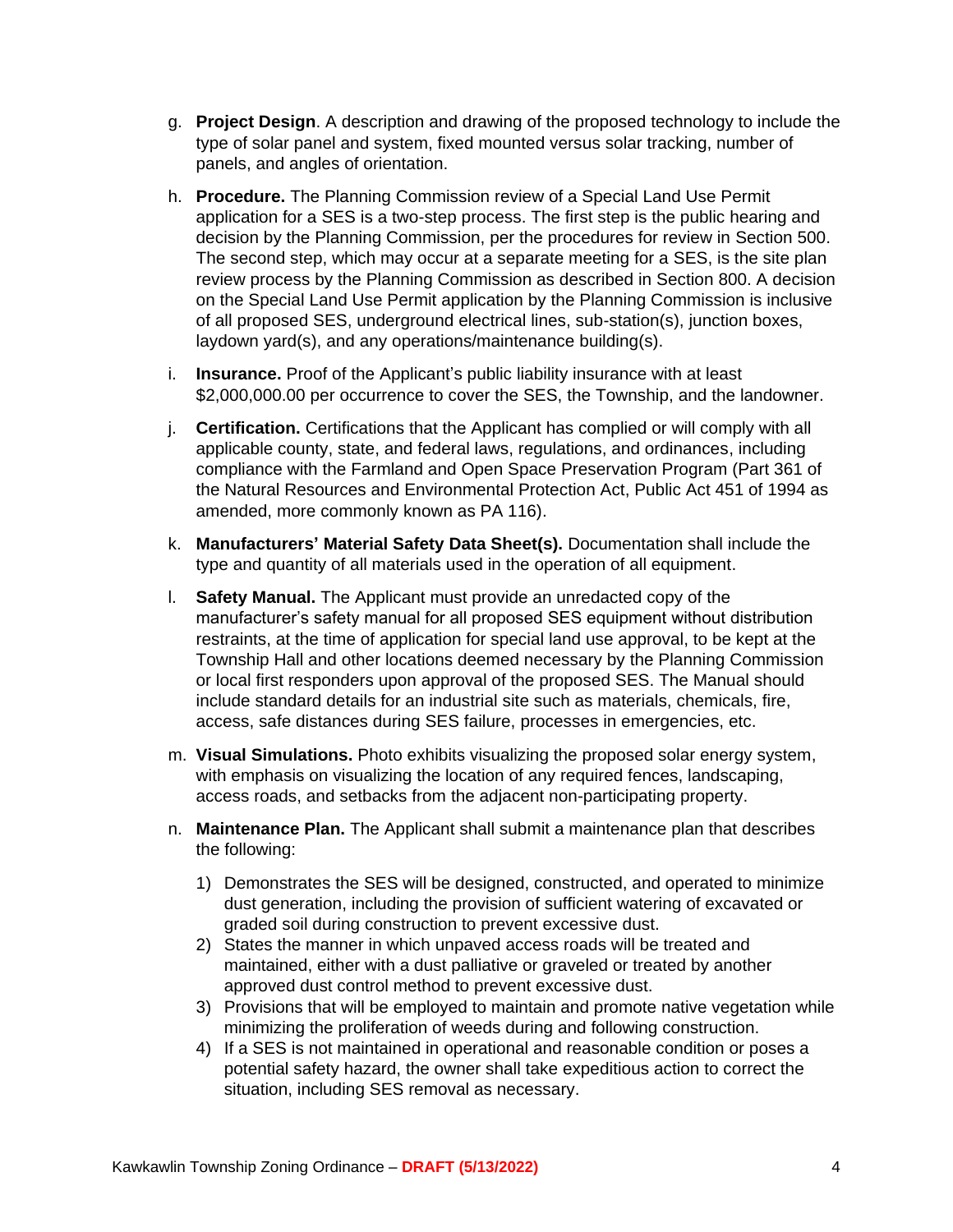- 5) The owner shall keep a maintenance log on each SES and must provide a complete log to the Township within thirty (30) days of request.
- o. **Emergency Services.** The large-scale solar photovoltaic installation owner or operator shall provide a copy of the project summary, electrical schematic, and site plan to the local fire chief. The owner or operator shall cooperate with local emergency services in developing an emergency response plan. All means of shutting down the solar photovoltaic installation shall be clearly marked. The owner or operator shall identify a responsible person for public inquiries throughout the life of the installation.
- p. **Decommissioning.** Copy of the decommissioning plans and a description of how any surety bond is applied to the decommissioning process.
- q. **Complaint Resolution.** Description of the complaint resolution process.
- r. **Utilization of Prime Agricultural Land.** The Township desires to have Utility-Scale/Solar Farm SES on more marginal lands; however, it recognizes that agricultural lands tend to be the desired locations for siting such facilities. Where a Utility-Scale/Solar Farm SES is proposed on Prime Agricultural Land as so classified by the County, MSU Extension Agent, or by a NRCS Soil Survey, the Applicant shall identify what mitigating actions it is taking to minimize the loss of agricultural production (such as low-light plantings, wildflowers and sunflowers, bee apiaries and solar pollinating, animal grazing, and other similar options).

All applications for a Utility-Scale/Solar Farm SES shall adhere to the Michigan Department of Agriculture and Rural Development Policy for Allowing Commercial Solar Panel Development on PA 116 Lands, available online at [https://www.michigan.gov/documents/mdard/MDARD\\_Policy\\_on\\_Solar\\_Panel\\_and\\_](https://www.michigan.gov/documents/mdard/MDARD_Policy_on_Solar_Panel_and_PA116_Land_656927_7.pdf) PA116 Land 656927 7.pdf.

s. **Environmental Impact.** The Applicant shall have a third party, qualified professional conduct an analysis specific to Kawkawlin Township and the immediate surrounding area in Bay County, including relevant portions of the Saginaw Bay, a part of Lake Huron, to identify and assess any potential impacts on the natural environment including, but not limited to wetlands and other fragile ecosystems, historical and cultural sites, and antiquities.

The Applicant shall take appropriate measures to minimize, eliminate, or mitigate adverse impacts identified in the analysis.

The Applicant shall identify and evaluate the significance of any net effects or concerns that will remain after mitigation efforts. The Applicant shall comply with applicable parts of the Michigan Natural Resources and Environmental Protection Act (Act 451 of 1994, MCL 324.101 et seq.), including but not limited to Part 31 Water Resources Protection (MCL 324.3101 et seq.), Part 91 Soil Erosion and Sedimentation Control (MCL 324.9101 et seq.), Part 301 Inland Lakes and Streams (MCL 324.30101 et seq.), Part 303 Wetlands (MCL 324.30301 et seq.), Part 323 Shoreland Protection and Management (MCL 324.32301 et seq.), Part 325 Great Lakes Submerged Lands (MCL 324.32501 et seq.), and Part 353 Sand Dunes Protection and Management (MCL 324.35301 et seq.).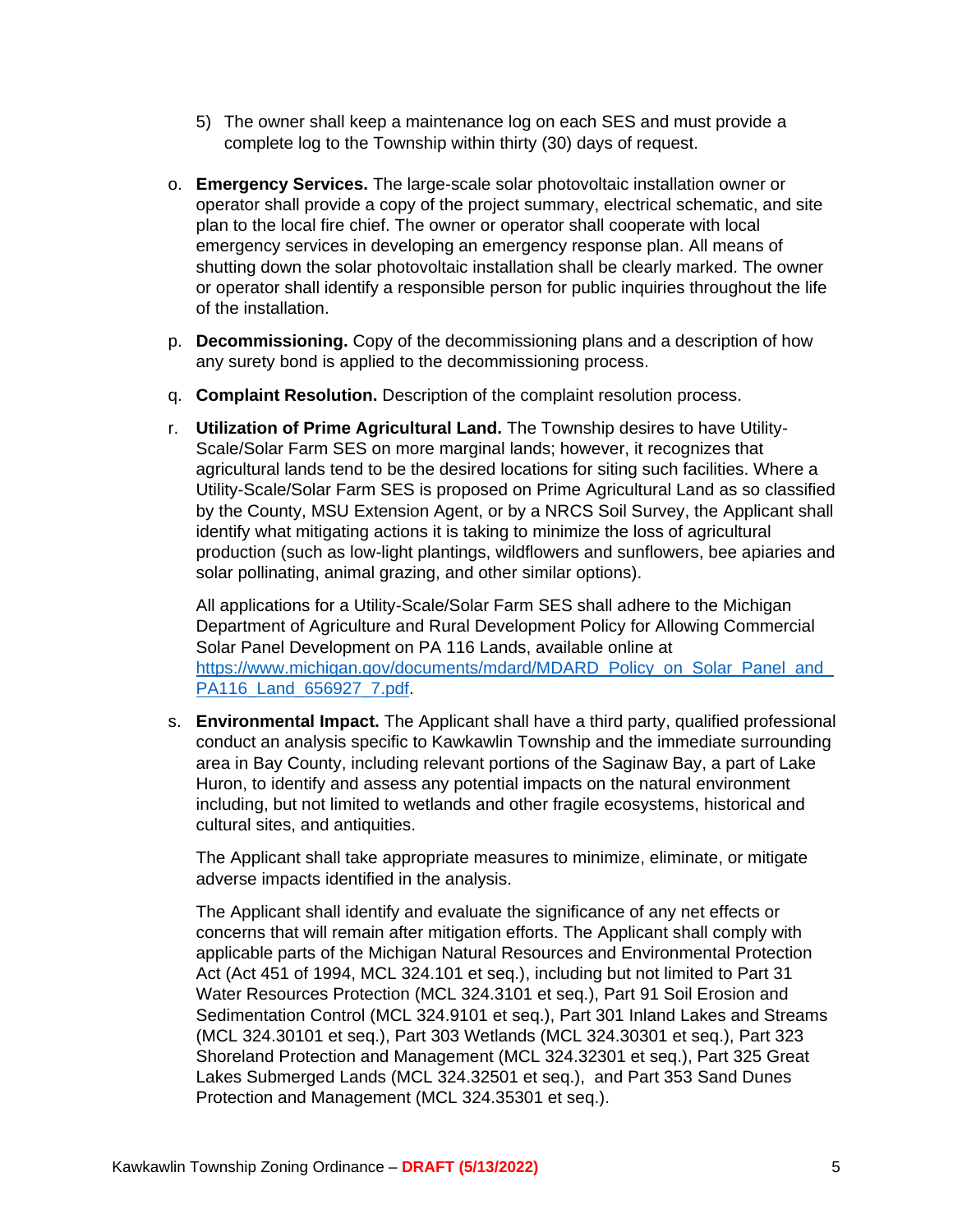t. **Avian and Wildlife Impact.** The Applicant shall have a third party, qualified professional conduct an analysis specific to Kawkawlin Township and the immediate surrounding area in Bay County, including relevant portions of the Saginaw Bay, a part of Lake Huron, to identify and assess any potential impacts on wildlife and endangered species. The Applicant shall take appropriate measures to minimize, eliminate or mitigate adverse impacts identified in the analysis. The Applicant shall identify and evaluate the significance of any net effects or concerns that will remain after mitigation efforts.

The Applicant shall follow U.S. Fish and Wildlife Service (USFWS) recommendations. In addition, the Applicant shall also provide evidence indicating compliance with applicable portions of the Migratory Bird Treaty Act (MBTA, 16 U.S.C. 703 et seq.), Bald and Golden Protection Act (Eagle Act; 16 U.S.C. 668- 668d), Endangered Species Act (ESA; 16 U.S.C. 1531 et. Seq.), Fish and Wildlife Coordination Act (16 U.S.C. 661 et. Seq.), National Environmental Policy Act (42 U.S.C. 4321et. Seq.), Clean Water Act (33 U.S.C. 1251 et.seq.), and Michigan's Endangered Species Protection Law, as amended.

Sites requiring special scrutiny include wildlife refuges, other areas where birds are highly concentrated, bat hibernacula, wooded ridge tops that attract wildlife, sites that are frequented by federally and/or state-listed endangered species of birds and bats, significant bird migration pathways, and areas that have landscape features known to attract large numbers of raptors.

At a minimum, the analysis shall include a thorough review of existing information regarding species and potential habitats in the vicinity of the project area. Where appropriate, surveys for bats, raptors, and general avian use should be conducted.

- 2. **ADDITIONAL SITE PLAN REQUIREMENTS.** The Applicant shall submit a site plan in full compliance with Section 800 of this zoning Ordinance for each SES and other solar energy appurtenances. Additional requirements for a SES site plan are as follows:
	- a. The project area boundaries,
	- b. The location, height, and dimensions of all existing and proposed structures and fencing,
	- c. The location, grades, and dimensions of all temporary and permanent on-site and access roads from the nearest county or state-maintained road,
	- d. Existing topography,
	- e. Water bodies, waterways, wetlands, drainage channels, and drain easements, and
	- f. A site grading, erosion control, and stormwater drainage plan. At the Township's discretion, these plans may be reviewed by the Township's engineering firm.
	- g. All comments from the Bay County Drain Commissioner's office pertaining to the proposed SES shall be submitted to the Planning Commission.
	- h. All new infrastructure, both above and below ground, related to the project. This includes inverters and batteries.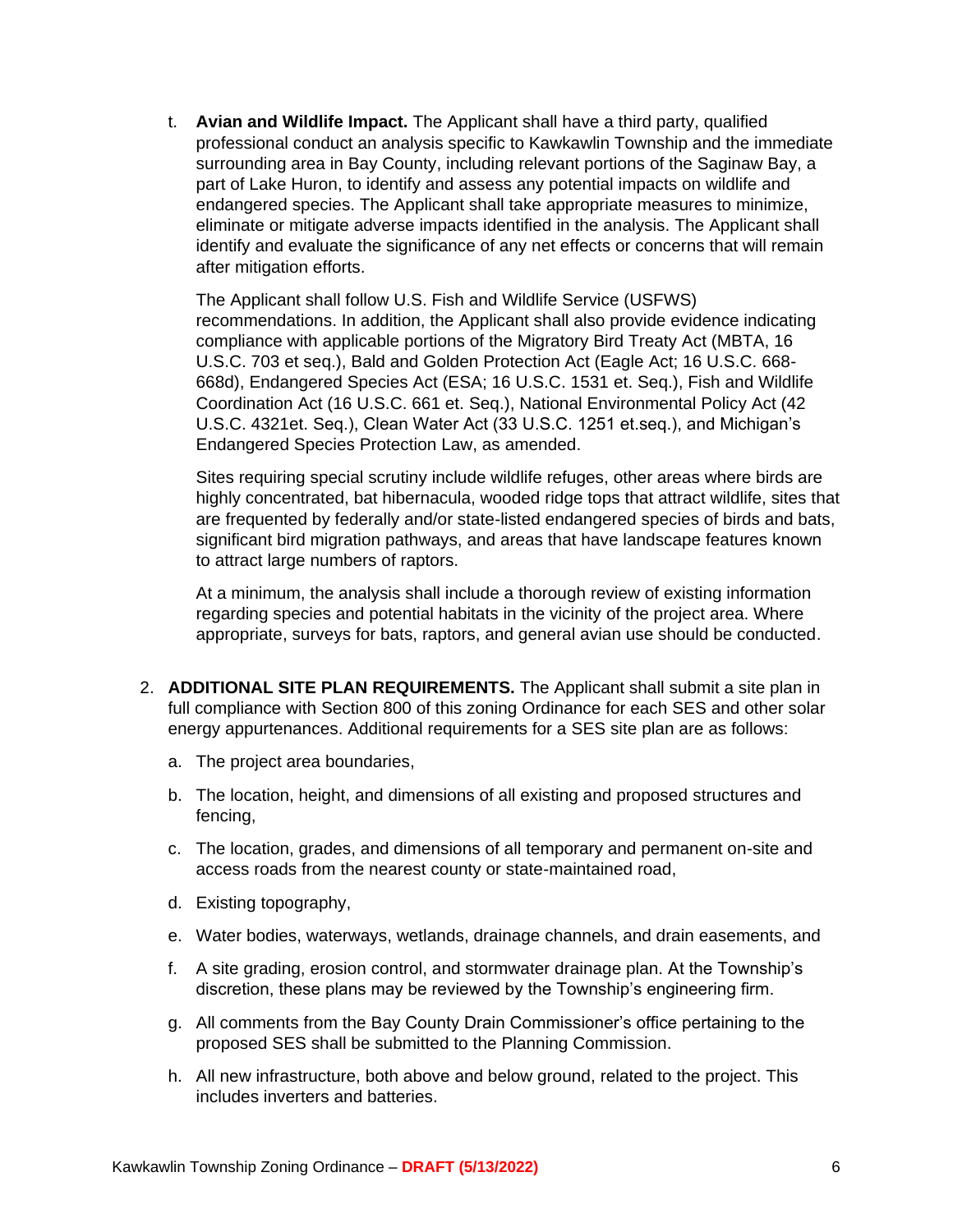- i. Identification of a construction/set-up/laydown area.
- 3. **STANDARDS AND REQUIREMENTS.** Utility-Scale/Solar Farms SES shall meet the following standards and requirements:

#### a. **Location of Utility-Scale/Solar Farms SES**.

i. All SES must comply with the requirements established in the Kawkawlin Township Zoning Ordinance.

The following setbacks, from any adjacent road right-of-way and all property lines, shall be applicable to a Utility-Scale/Solar Farms SES:

- Property Lines from Allowed Zoning Districts 500 feet
- Adjacent Road Rights-of-Way, Railroad Rights-of-Way, and wetlands 150 feet

A setback is not required for any component that is part of the Utility-Scale/Solar Farms SES from the common property lines of adjacent leased property. (For example, when several adjacent/abutting parcels are leased for a Utility-Scale/Solar Farms SES, a setback among the shared/common property lines is not required.)

In no case shall an SES be located in front of the rear wall of any residential structure located on the lot or on any other lot within 500 feet thereof.

Project design and layout will ensure any structures or other improved areas (for transformers, fans, circuit boards, etc.) located within the fenced/improved area shall be located a minimum of 500 feet from any residential dwelling, church, school, family, or group child day-care home, and bed and breakfast establishments.

- ii. Solar panels and associated racking is limited in height to fourteen (14) feet), measured from the existing natural grade at the base of such equipment to the highest point of the system.
- iii. The minimum area required for a Utility-Scale/Solar Farm SES shall be forty (40) contiguous acres, subject to complying with all other requirements of this Ordinance.
- iv. SES adjacent to property consisting of less than five (5) acres that are zoned A-R, R-1, R-1A, R-2, R-3, R-4, C-2, and I-1 shall have a minimum setback of 500-feet.
- v. All structures related to a Utility-Scale/Solar Farms SES shall be subject to the dimensional and locational requirements for structures in the underlying zoning district.
- vi. Any component or part of a Utility-Scale/Solar Farms SES may be sited at a reduced setback if an agreement is signed and recorded with adjoining/adjacent property owner(s).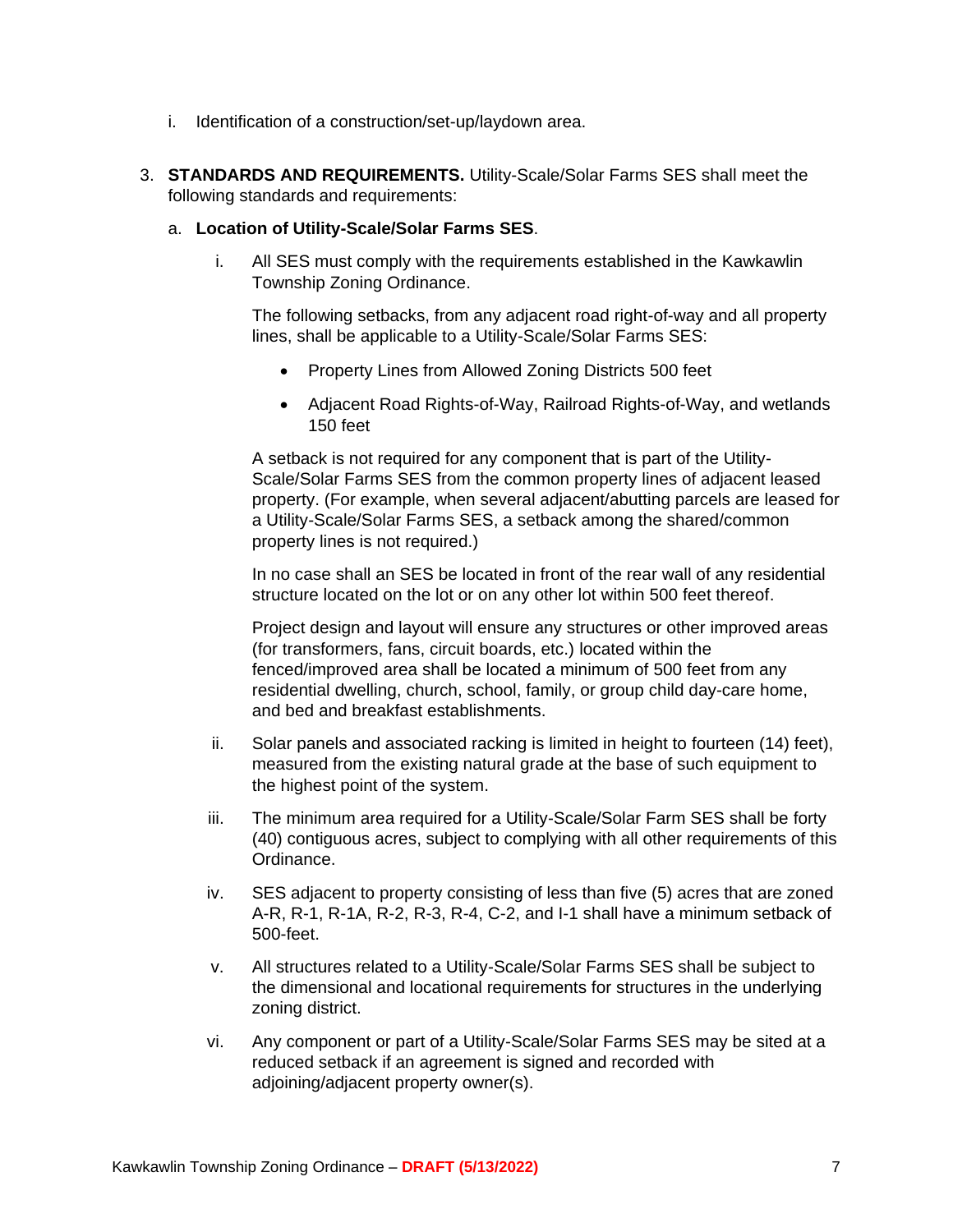vii. Requirements for landscaping or vegetative screening are in subsection e, below.

## **b. Design and Installation Standards**

- i. All proposed facilities shall comply with all applicable local, state, and federal standards and requirements, including electrical, building, and drain codes.
- ii. A copy of the application to the utility company that will be purchasing electricity from the proposed site shall be provided to the Planning Commission.
- iii. All electrical connection systems and lines from the SES to the electrical grid connection shall be located and maintained underground. Burial depth shall be at a depth that causes no known environmental, land use, or safety issues. Depth shall be a minimum of six (6) feet below grade, be deeper than the drain tiles, and be in compliance with all State codes. The Planning Commission may waive the burial requirement and allow above-ground structures in limited circumstances, such as where geography precludes burial or in the case of a demonstrated benefit to the Township. The waiver shall not be granted solely on the basis of cost savings to an applicant. Request for variation shall consider aesthetics, future use of land, and effect on nearby landowners.
- iv. Electrical Interference:
	- a. The design and construction of SES shall not produce electrical emissions that would interfere with aircraft communications systems or navigation equipment.
	- b. Each SES shall be designed, constructed, and operated so as not to cause radio and television or other communication interference. In the event that verified interference is experienced and confirmed by a licensed engineer, the Applicant must produce confirmation that said interference had been resolved to residents' satisfaction within ninety (90) days of receipt of the complaint. Any such complaints shall follow the process stated in the Complaint Resolution sections.
- v. If the SES consists of batteries or storage of batteries, adequate design must be provided to ensure all local, state, and federal requirements regulating outdoor battery storage have been met.
- vi. The Applicant must obtain a driveway permit from the Bay County Road Commission or MDOT, as applicable.
- vii. A contractor installing a SES shall inform the Bay County Road Commission (BCRC) of all the roads they propose to use as haul routes to each construction site. This shall be done prior to beginning any construction at any site. The identified haul routes shall be videotaped by either the BCRC or contractor prior to the beginning of construction and after construction has been completed. Upon review of the before and after videos and physical review of each roadway, the BCRC shall determine what damage, if any, was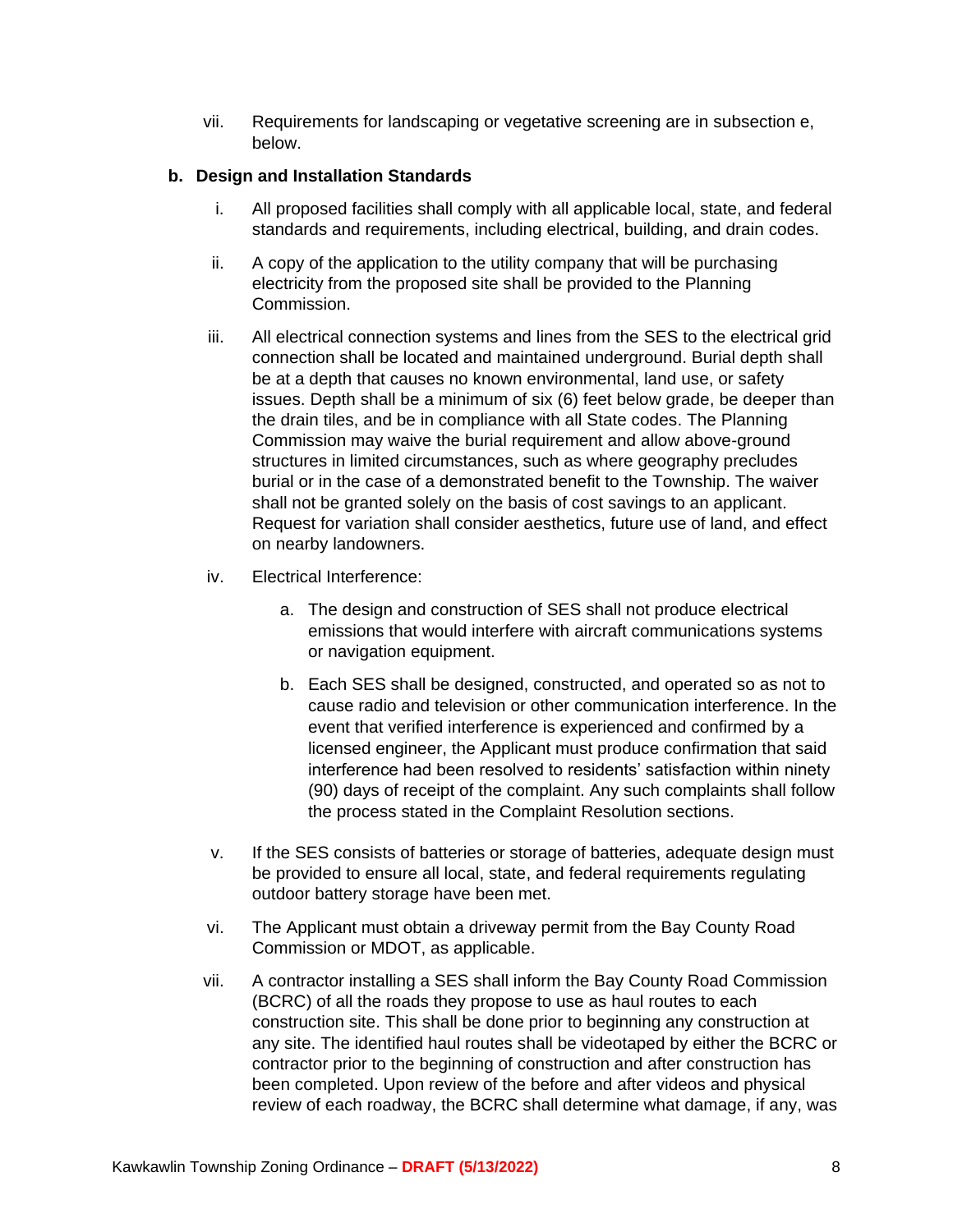caused by the contractor's vehicles. If it is determined damage to the road was caused by the contractor's vehicles or activities, the contractor shall work with the BCRC to determine the extent of the roadway repair needed. This may include, but is not limited to, crushing and shaping the roadway, placing additional aggregate, placing a new chip seal surface (two courses minimum), placing a new asphalt surface, or a combination thereof. In all cases, the roadway shall be constructed in accordance with the BCRC's current specifications and requirements associated with the type of roadway to be installed. All costs for said work shall be the responsibility of the contractor.)

- viii. The Applicant must obtain any drain permits from the Bay County Drain Commission or EGLE, as applicable
- ix. The design of SES buffers shall use materials, colors, textures, screening, and landscaping that will blend the facility into the natural setting and existing environment.
- x. Lighting shall be consistent with local, state, and federal law, and shall be limited to that required for safety and operational purposes. Lighting shall comply with the requirements of Section 405 (Exterior Lighting).
- xi. Compliance with any applicable airport overlay zoning requirements and the ability to comply with FAA regulations pertaining to hazards to air navigation must be demonstrated.
- xii. Transfer of Sale: If a SES ownership changes, the Township shall be notified, and the special land use permit may be amended administratively by the Township Board.
	- a. Change in ownership alone shall be considered a minor amendment to the special land use and may be approved administratively without a public hearing.
	- b. Any proposed changes to the operating procedure or approved site plan shall be amended and resubmitted for Township review according to the procedures for all Utility-Scale/Solar Farm SES as outlined herein, including a public hearing.
	- c. Upon transfer or sale, the cash bond shall be maintained at all times, the estimated costs of decommissioning shall be resubmitted, and the security adjusted to account for the new estimate.
	- d. The new owner/operator must meet with the Kawkawlin Township Planning Commission within sixty (60) days of the change in ownership.
- xiii. Stray Voltage. The Applicant shall be responsible for compensation to residents for property, including livestock, health, or other damage by stray voltage caused by a SES. The Applicant shall demonstrate SES prohibits stray voltage, surge voltage, and power from entering the ground.
- xiv. Protection of Adjoining Property. In addition to the other requirements and standards contained in this Section, the Planning Commission shall not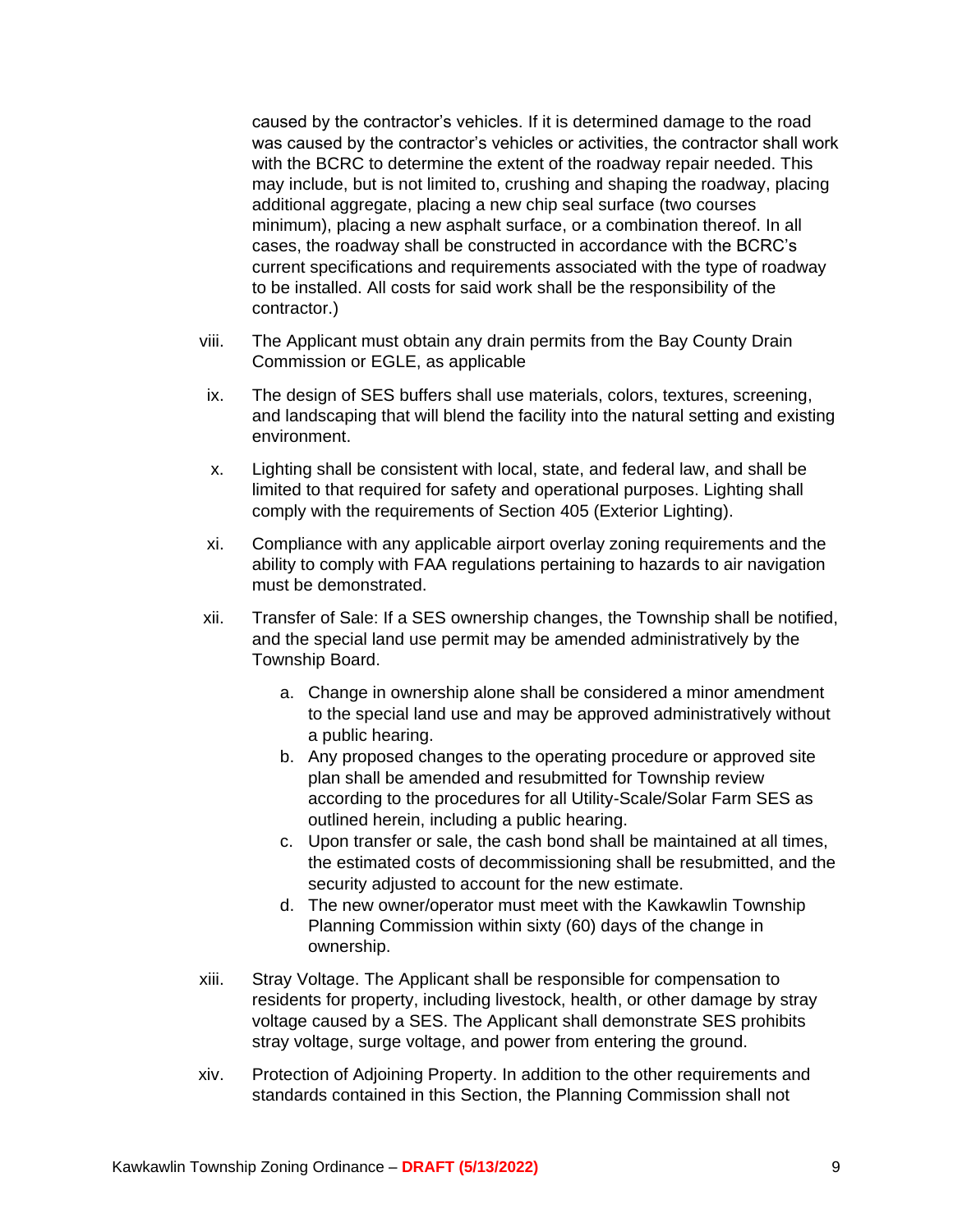approve any SES unless it finds that the SES will not pose a safety hazard or unreasonable risk of harm to the occupants of any adjoining properties or area wildlife.

c. **Noise.** As part of the application and prior to installation, the Applicant shall provide noise modeling and analysis that will demonstrate the SES will not exceed the maximum permitted noise levels.

Noise generated by a SES shall not exceed 45 dB(A) Lmax at the property line of non-participating parcels. The LFMax (0.125-sec) metric shall be used for all measurements and modeling. Between the hours of 10:00 p.m. and 6:00 a.m., the sound pressure level generated by a SES shall not exceed 40 dB(A)/40 dB(A) measured at the property line of non-participating parcels. The LFMax (0.125-sec) metric shall be used for all measurements and modeling. Modeling and analysis shall conform to any applicable national standards pertaining to noise and sound pressure measurements.

After installation of the SES, noise measurements shall be done by a third party, qualified professional according to the procedures in the most current version of the applicable national standards.

All sound pressure levels shall be measured with a sound meter that meets or exceeds the most current version of ANSI S1.4 specifications for a Type II sound meter. Documentation of the noise measurements shall be provided to the Planning Commission within 120 days of the commercial operation of the project.

#### **d. Light and Glare**

- i. All SES shall have a nonglare coating and be of a neutral color.
- ii. All SES shall be placed such that concentrated solar glare does not project onto nearby inhabited structures or roadways and be considered a nuisance.
- iii. The Applicant has the burden of proof that any glare produced does not have an adverse effect on neighboring or adjacent uses through siting and mitigation. The Applicant shall provide a mitigation plan at the time of application.
- iv. The design and construction of SES shall not produce light emissions, either direct or indirect (reflective), that would interfere with pilot vision and/ or traffic control operations.

## **e. Landscaping**

- i. Landscaping and vegetative screenings are required to minimize off-site visual impacts.
- ii. The Applicant shall submit a landscape plan detailing all proposed changes to the landscape of the site, including temporary or permanent roads or driveways, grading, vegetation clearing, and planting.
- iii. All SES shall have a minimum landscape buffer of 20 feet in width. The buffer shall be designed with two rows of landscaping in a staggered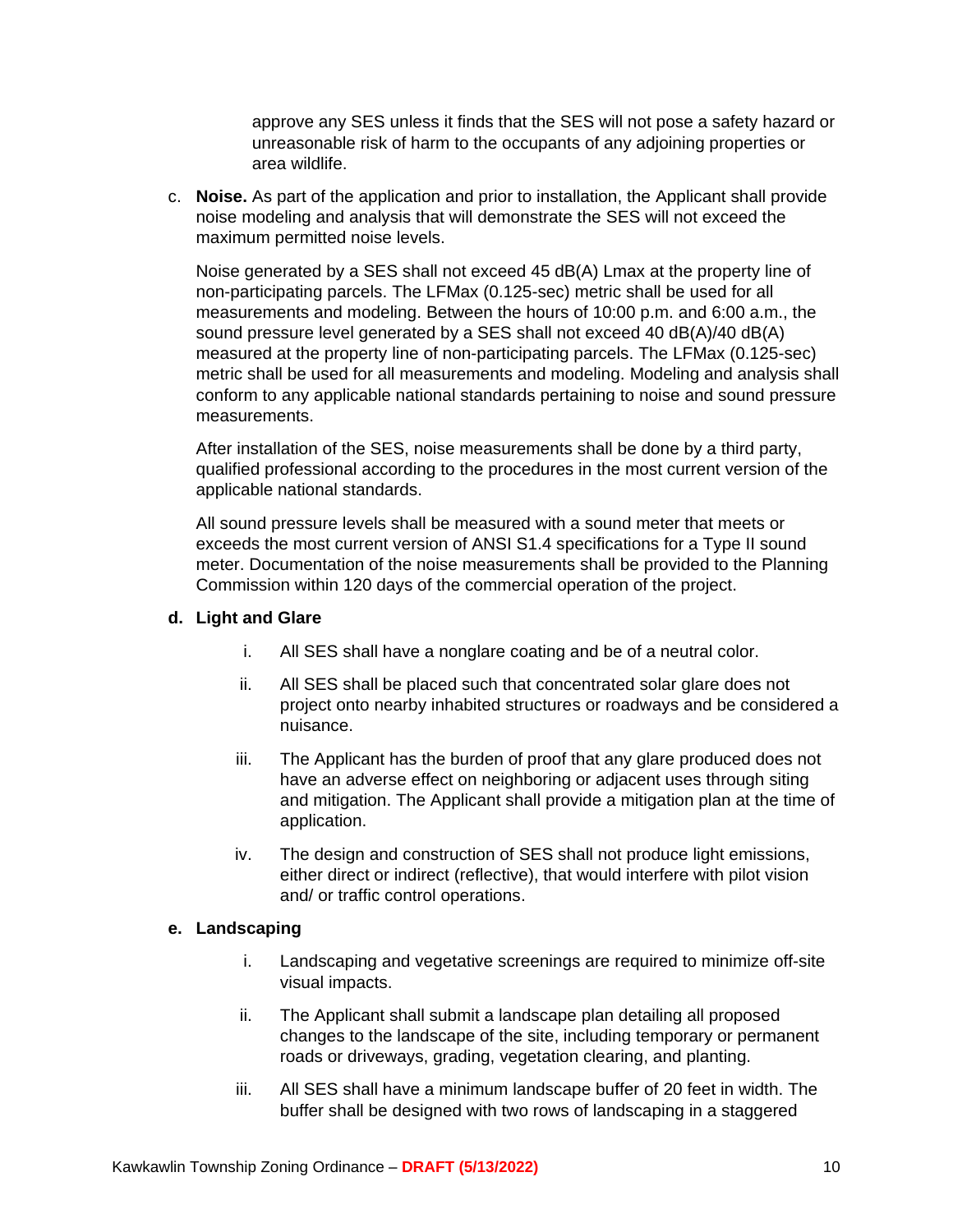layout, contain evergreen trees planted no more than eight feet apart, and all trees shall be at least six feet tall at the time of planting. The trees may be trimmed but can be no lower than a height of 14 feet.

- iv. Land clearing of natural vegetation shall be limited to that which is necessary for the construction, operation, and maintenance of the SES pursuant to practices of best management of natural areas or good husbandry of the land or forest other prescribed by applicable laws, regulations, and bylaws.
- v. Each owner/operator of a SES shall utilize good husbandry techniques with respect to said vegetation, including but not limited to proper pruning, proper fertilizer, and proper mulching, so that the vegetation will reach maturity as soon as practical and will have maximum density in foliage. Dead or diseased vegetation shall be removed and must be replanted at the next appropriate planting time. Plants or grasses not part of landscaping shall be maintained by the facility operator not to exceed twelve inches in height.
- vi. Applicant must provide a detailed maintenance plan for the proposed solar energy system and surrounding area, including provisions that will be employed to maintain and promote native vegetation while minimizing the proliferation of weeds during and following construction.

#### **f. Security**

- i. SES must be surrounded by a chain-link fence six feet in height. The fence shall be designed to restrict unauthorized access.
- ii. No portion of the SES shall contain or be used to display advertising. The manufacturers' name, phone number, and equipment information or dedication of ownership shall be allowed on any equipment of the solar energy system, provided they comply with the prevailing sign regulation.
- g. **Signage.** Each SES shall have one sign SES site, located at the roadside and one sign at each entrance to the site, easily visible throughout four seasons. Signs shall be two square feet in area and be placed at the road right of way. Signs shall be the same and shall uniquely identify each SES. The sign shall contain at least the following:
	- i. Warning high voltage.
	- ii. Participating landowner's name, SES owner's name, and operator's name.
	- iii. Emergency telephone numbers and web address (list more than one number).
	- iv. If SES uses fencing, place signs on the perimeter fence at the fence entrance door.
	- v. Unique identification such as the address of SES. If more than one SES is on an access drive, units shall have further identification such that first responders can positively identify. An identification example is "55 S. Parish Rd, Kawkawlin, MI, 48631."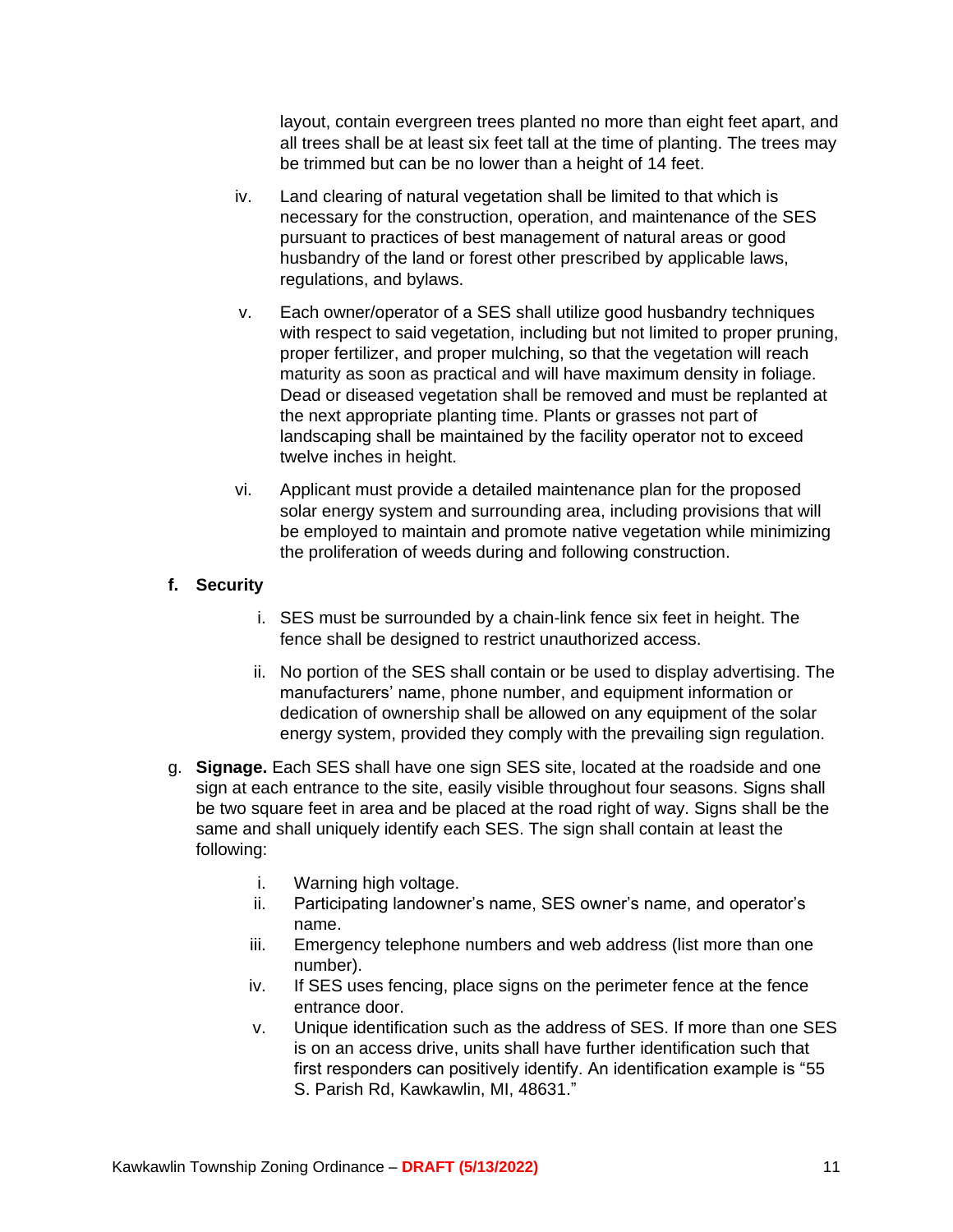#### **5. ABANDONMENT AND DECOMMISSIONING.**

- a. Abandonment: A Utility-Scale/Solar Farm SES that ceases to produce energy on a continuous basis for three (3) months will be considered abandoned unless the current responsible party (or parties) with an ownership interest in the SES provides substantial evidence (updated every three (3) months after three (3) months of no energy production) to the Planning Commission or its designee of the intent to maintain and reinstate the operation of that facility. It is the responsibility of the responsible party (or parties) to notify the Kawkawlin Township Board of Trustees at the time of abandonment of the SES. It is the responsibility of the responsible party (or parties) to remove all equipment and facilities and completely restore the property to its condition prior to the development of the SES.
	- i. Removal and Site Renovation A condition of every approval shall be adequate provision for the removal of SES facilities in their entirety whenever they cease to actively produce power for ninety (90) days or more. The Planning Commission can grant an extension of an additional ninety (90) days upon the SES owner demonstrating that the facilities will be put back into use, in which case the SES owner must provide data indicating the repaired SES is in good operational condition and functioning at efficiency similar to surrounding SES. Removal shall include the proper receipt of a demolition permit from the Building Official and proper restoration of the site, including but not limited to all participating parcels, to original condition. Removal of the structure, wiring, and all other components in their entirety.
	- ii. Upon determination of abandonment, the Zoning Administrator shall notify the party (or parties) responsible that they must remove the SES and restore the site to its condition prior to the development of the SES within three (3) months of notice by the Planning Commission or its designee. Removal and restoration shall include the proper receipt of a demolition permit from the Building Official and proper restoration of the site, including but not limited to all participating parcels, to original condition. Removal of the structure, wiring, and its accessory use facilities shall include removing foundations, wiring, and all other components in their entirety. Restoration must be completed within 365 days of non-operation.
	- iii. If the responsible party (or parties) fails to comply, the Township or its designee, may remove the SES, sell any removed materials, and initiate judicial proceedings or take any other steps legally authorized against the responsible parties to recover the costs required to remove the SES and restore the site to a nonhazardous predevelopment condition.
- b. Decommissioning: A decommissioning plan signed by the party responsible for decommissioning and the landowner addressing the following shall be submitted prior to the issuance of the zoning permit, which shall include:
	- i. The anticipated life of the project;
	- ii. The estimated decommissioning costs net of salvage value in current dollars;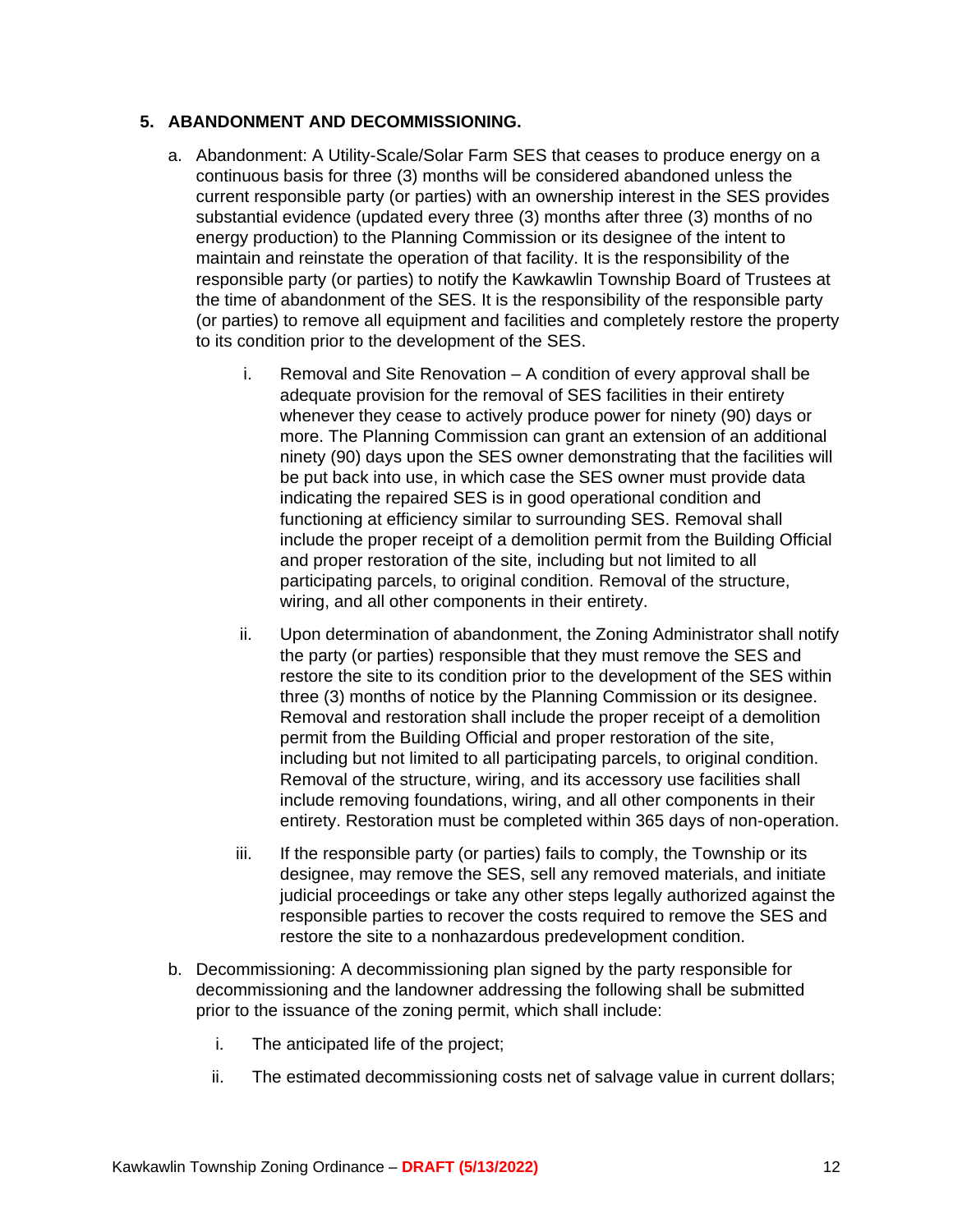- iii. The method of ensuring that funds will be available for decommissioning and restoration includes but is not limited to:
	- 1. Complete removal of all non-utility owned equipment, conduit, structures, fencing, roads, solar panels, and foundations.
	- 2. Complete restoration of property to the condition prior to the development of the SES.
- iv. The anticipated manner in which the project will be decommissioned and the site restored.
	- 1. Decommissioning shall include the removal of each Photovoltaic Panel, all electrical components, and associated facilities within the footprint of the SES to a depth of six feet below grade.
	- 2. All access roads to the SES shall be removed, cleared, and graded by the facility owner, unless the property owner requests, in writing, a desire to maintain the access road. The Township will not be assumed to take ownership of any access road, and such remaining roads will not be considered public roads.
	- 3. The site and any disturbed earth shall be stabilized, graded, and cleared of any debris by the owner of the SES or its assigns. If the site is not to be used for agricultural purposes following removal, the site shall be seeded to prevent soil erosion, and restored to its condition existing prior to any construction activities, unless the property owner(s) requests, in writing, the land surface areas not be restored.
- v. A provision to give notice to the Township one year in advance of decommissioning.
- vi. A surety bond to assure payment of the cost of decommissioning shall be required. To ensure proper removal of the structure when it ceases to be used for a period of one year or more, any application for a new SES shall include a description of the financial security guaranteeing removal of the SES, which will be posted prior to receiving a building permit for the facility. The security shall be a: 1) cash deposit in a trust account; or 2) or any other financial instrument uninterrupted for the life of the project. The amount of such guarantee shall be no less than the estimated cost of removal and shall include a provision for inflationary cost adjustments. When determining the amount of such required security, the Township may also require future meetings at pre-set intervals to establish corrected values for decommissioning. The financial security instrument shall be adjusted to each determined corrected value.

Required cash deposit and security, or other instruments, based on each SES and is to be backed by owner assets, operator assets, parent company assets, and leaseholder assets approved by the Planning Commission.

vii. The estimate shall be prepared by the engineer for the developer and shall be approved by the Township. The Applicant shall be responsible for the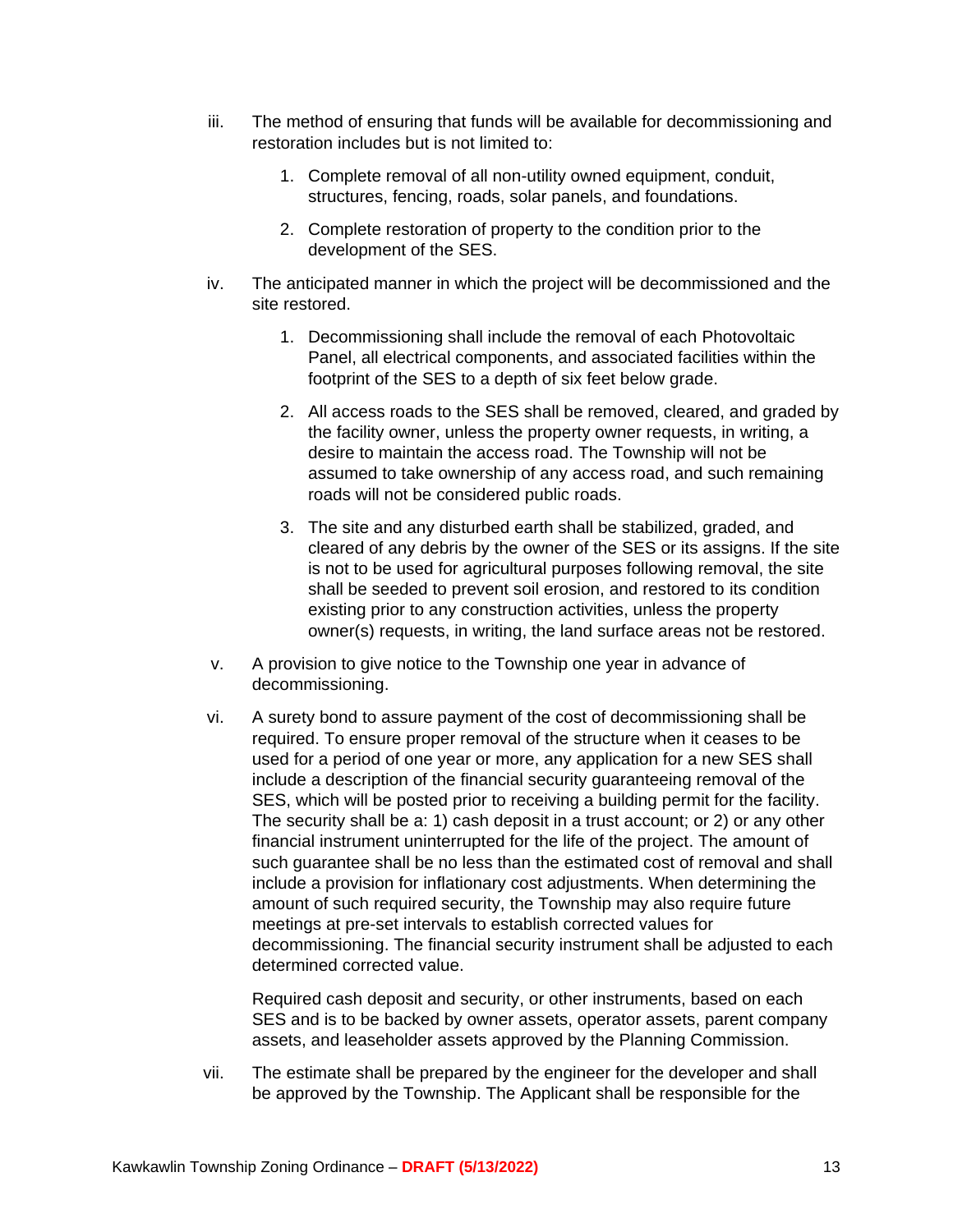payment of any costs or attorney fees incurred by the Township in securing removal.

The amount of each SES security guarantee shall be determined by way of a certified estimate by the Applicant's design professional, which shall be reviewed by a certified engineer hired by the Township for its adequacy. The amount of the security guarantee shall be 125% of the amount, certified by the Township's consulting engineer, and shall be in the form of a cash deposit. That deposit shall be updated and supplemented every two (2) years at the rate of 1.5 times CPI (consumer price index) for each year.

- viii. The timeframe for completion of decommissioning activities.
- ix. A condition of the Surety Bond shall be notification by the surety company to the Township Zoning Administrator thirty (30) days prior to its expiration or termination.

Such financial guarantee shall be deposited with the Township Treasurer after a special use has been approved but before construction operations begin on the SES project. Failure to keep such financial security in full force and effect at all times while the structure exists shall constitute a material and significant violation of a special use approval and this Ordinance, and shall subject the Applicant to all available remedies to the Township, including enforcement action, fines, revocation of the special use approval and SES removal.

The Applicant shall be responsible for the payment of all attorney fees, other professional fees, and other related costs incurred by the Township in the event that the structure is not voluntarily removed and the Township has to enforce removal.

The Applicant/Owner and Operator shall execute any and all documents (as provided or approved by the Township) sufficient to provide the Township with a perfected security interest in monies deposited with the Township for the purpose of decommissioning any SES.

## 6. **COMPLAINT RESOLUTION.**

It is the intent of this Ordinance to provide a mechanism to address and resolve complaints prior to the expenditure of significant funds by the Township and/or operator for investigation and resolution. Therefore, the Township shall perform an initial vetting of complaints prior to requesting funds from the operator for complaint resolution efforts. Complaints of noncompliance with the requirements of this Ordinance shall be resolved in the following manner:

a. The Utility-Scale/Solar Farm SES Applicant shall submit a detailed, written complaint resolution process developed by the SES Applicant to resolve complaints concerning the construction or operation of the SES. The complaint resolution process must be approved by the Planning Commission as a condition of approval of the special land use permit application.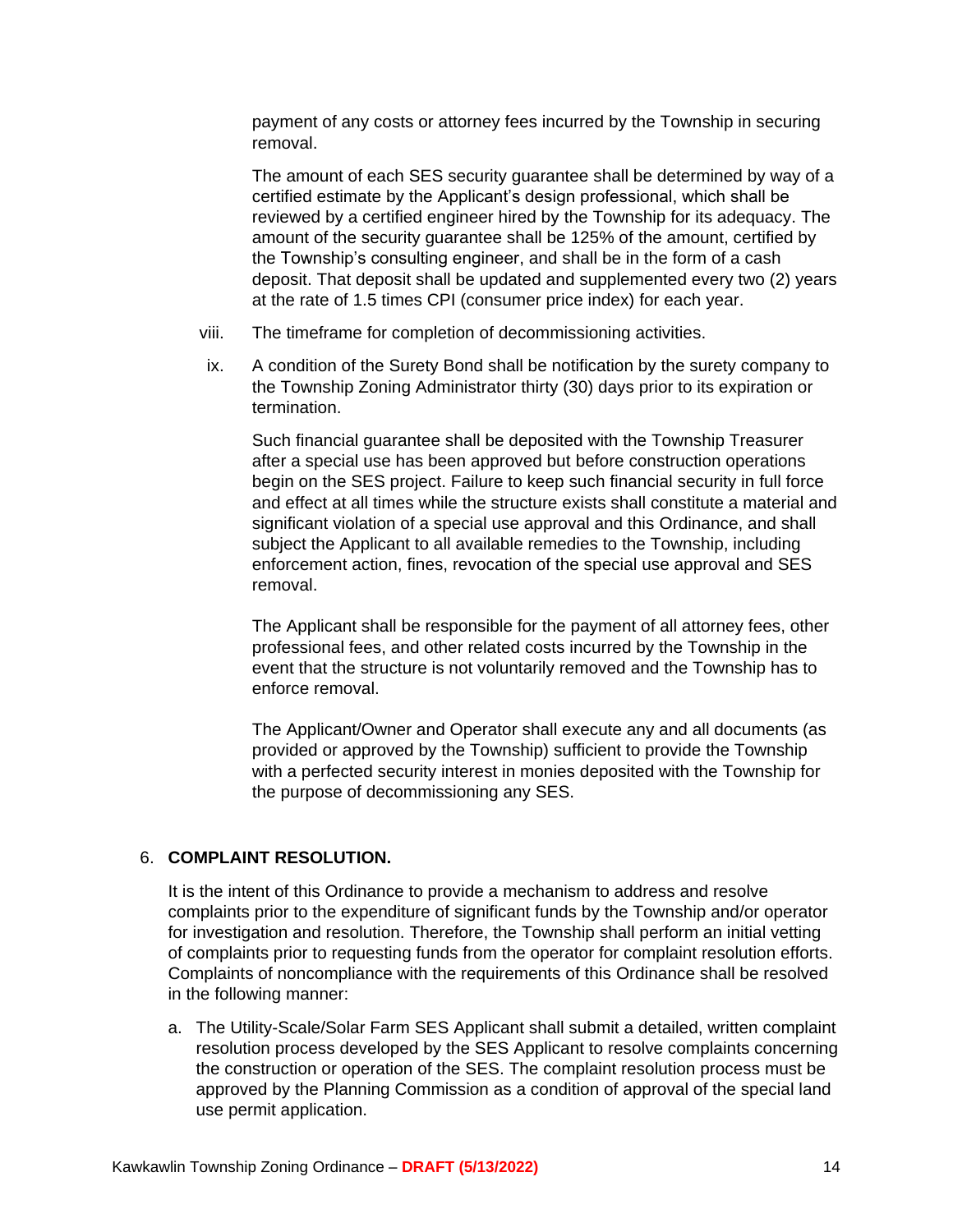- b. The Planning Commission shall be kept appraised of all complaints and shall receive a report outlining the issues, the progress, and the resolution of each such complaint. Such report shall be presented every six months by the Applicant to the Planning Commission.
- c. Complaints shall be submitted to the Township Supervisor in writing from the affected property owner, or written designee, including name, address, contact information, and specific complaint. The written complaint shall include the specific Section of the Ordinance, which is believed to be violated. The Supervisor shall cause the complaint to be added to the agenda of the next Township Board meeting in accordance with the procedure for setting the agenda.
- d. The Supervisor shall submit to the operator of record notice of all written complaints to the Township within thirty (30) days of receipt of any complaint. Complaints received by the Township and the date of any Township Board meeting where complaints may be considered shall be communicated to the operator at least 10 days prior. The notice shall state that the Township Board may determine that the SES is in violation of its permit and is, therefore, a nuisance and may be ordered out of service until the owner-operator can demonstrate compliance with the requirements of this Ordinance.
- e. Upon review, if the Township Board, by an affirmative vote of the majority of the members present, deems a complaint sufficient to warrant an investigation, the Township Board shall notify the owner(s) and/or operator of the SES that an investigation has been requested by the Board.
- f. An SES owner (and/or operator) shall be required as a condition of the operation to fund an escrow account for the investigation of complaints for, but not limited to, glare, stray voltage, noise, and signal interference in the amount of \$15,000.00 to be used at the discretion of the Township Board. When the escrow account balance is below \$5,000.00 the Township shall notify the owner, and it shall replenish the account in the amount of \$15,000.00 within 45 days.
- g. If the SES is found in violation of this Ordinance, the owner (and/or operator) shall take immediate action to bring the SES into compliance. If the owner fails to bring the operation into compliance within thirty (30) days, the Township may seek any relief at law or equity to abate the nuisance and may also issue a municipal civil infraction citation. Each violation for which the owner(s) and/or operators are deemed responsible shall result in a \$500.00 fine. Each day of noncompliance shall be a separate offense.
- h. Any SES found by the Township Board to be in violation of this Ordinance set forth herein shall be considered a nuisance, and the SES operations shall cease until such time as the SES owner/operator demonstrates compliance with the requirements of this Ordinance.
- i. Board decisions on complaints shall be transmitted to the Planning Commission within 180 days from their written submittal to the Township Supervisor.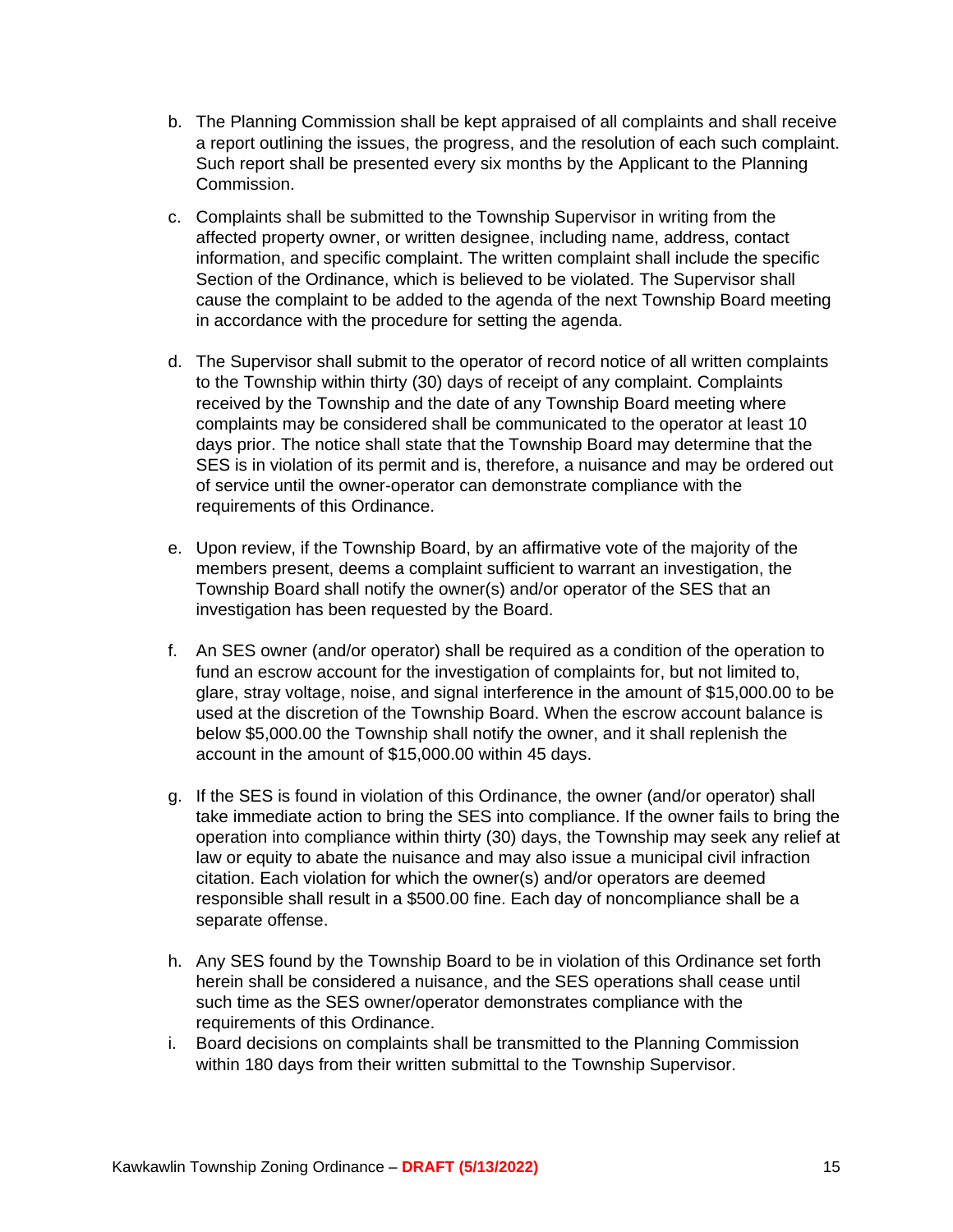7. **CONFLICTING PROVISIONS.** In the event of a conflict between any provision in this Section and any other section of this Zoning Ordinance with regard to SES, the provisions of this Section shall control.

# *Add to Article II – Definitions:*

- 1. **Ancillary Solar Equipment**. Any accessory part or device of a solar energy system that does not require direct access to sunlight, such as batteries, electric meters, converters, or water heater tanks.
- 2. **Decommissioning Plan**. A document that details the planned shut down and/or removal of a Solar Energy System.
- 3. **Laydown Yard**. A laydown yard is a temporary worksite that is necessary for the construction, operation, maintenance, and decommissioning of a SES. A laydown yard is used to house employee office sites and facilities, store materials, components, and equipment, and to provide parking and locations for temporary facilities such as construction trailers. Hours of operation for a laydown yard shall be similar to other kinds of construction sites, typically from 7:00 a.m. to 7:00 p.m. during weekdays, with hours limited on the weekends from 10:00 a.m. to 4:00 p.m.
- 4. **Public Road.** Any road or highway which is now or hereafter dedicated to the public and under the jurisdiction of the Bay County Road Commission.
- 5. **Solar Collector Surface**. Any part of a solar energy system that absorbs solar energy for use in the system's transformation process. The collector surface does not include frames, supports, and mounting hardware.
- 6. **Solar Energy**. Radiant energy received from the sun that can be collected in the form of heat or light by a solar energy system.
- 7. **Solar Energy System (SES)**. A system (including solar collectors and ancillary equipment) either affixed to a permanent principal or accessory building or functioning as a freestanding structure that collects, stores, and distributes solar energy for heating or cooling, generating electricity, or heating water. Solar Energy Systems include, but are not limited to, photovoltaic (PV) power systems and solar thermal systems.
	- a. **Small Scale/Personal SES**. A solar energy system that is accessory to the principal use on the site, for which the total surface area of all Solar Collector Surfaces does not exceed 1,500 square feet and from which the sale and distribution of excess available energy to an authorized public utility for distribution shall be prohibited unless strictly an incidental aspect of the system and not its primary purpose. Sale of excess energy to anything other than an authorized public utility shall be prohibited.
	- b. **Utility-Scale/Solar Farm SES**. A solar energy system that meets one or more of the following:
		- i. Is primarily used for generating electricity for sale and distribution to an authorized public utility;
		- ii. The total surface area of all Solar Collector Surfaces exceeds 1,500 square feet; and/or
		- iii. Is not an accessory use or structure.
	- c. **Building-Mounted SES**. A solar energy system affixed to a permanent principal or accessory building (i.e. to a roof or wall).
	- d. **Ground-Mounted SES.** A freestanding solar energy system that is not attached to and is separate from any building on the parcel of land on which the solar energy